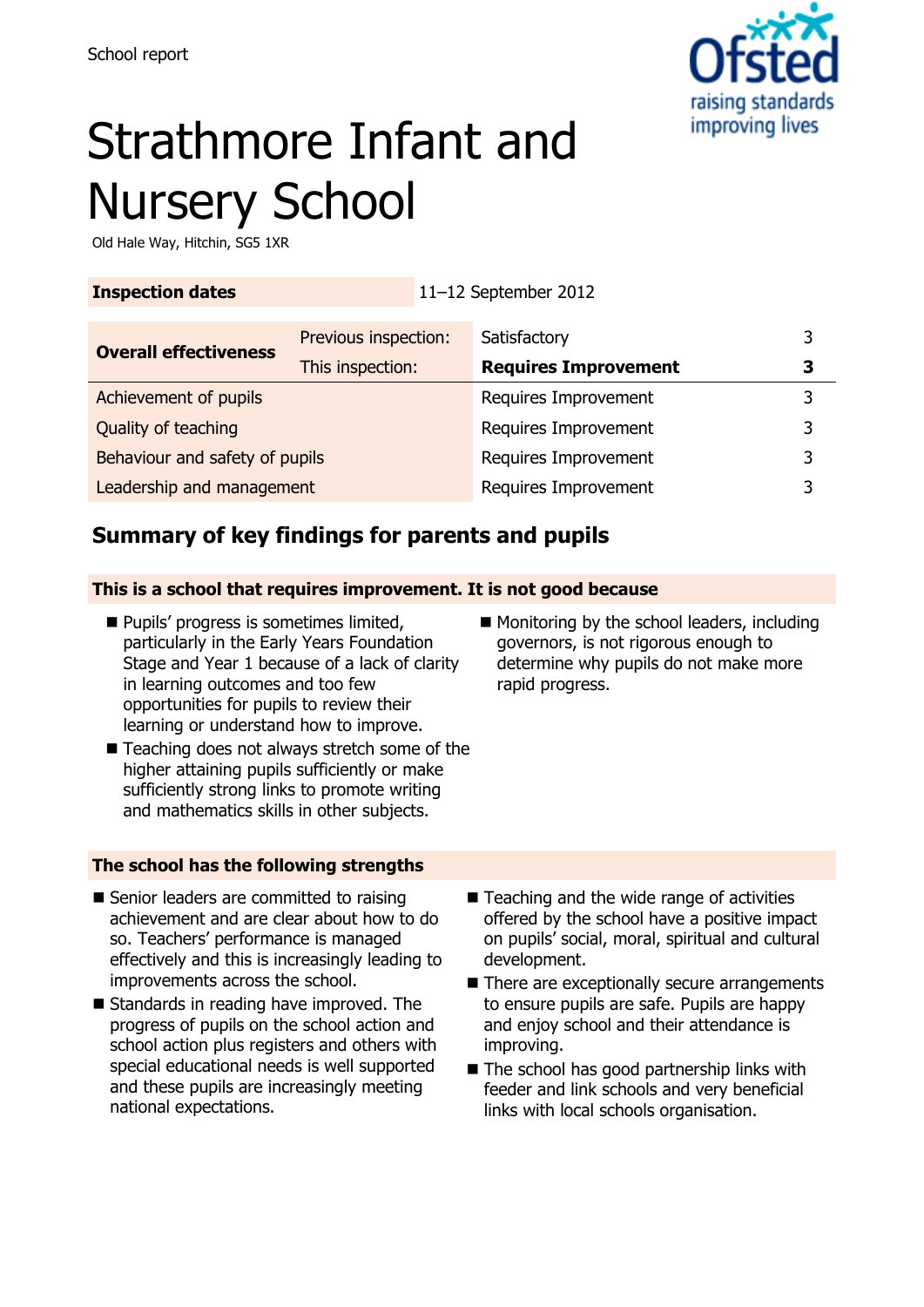## **Information about this inspection**

- Inspectors visited 14 lessons of which two were joint observations with senior leaders. In addition, the inspection team made a number of other short observations of learning support assistants teaching or working with small groups.
- **Inspectors made visits to classes to look at displays and observe individual pupils and groups at** work, and to listen to pupils read.
- Meetings were held with two groups of pupils, the Chair of the Governing Body, the local authority Improvement Partner and school staff, including subject coordinators and senior managers.
- Inspectors observed the school's work and scrutinised samples of pupils' work, teachers' planning, the school's systems for tracking pupils' progress, and documentation relating to management, the curriculum and safeguarding.
- There were informal meeting with parents during the inspection. Inspectors took account of 57 responses to the online questionnaire (Parent View) and considered 45 staff responses.

#### **Inspection team**

Raminder Arora, Lead inspector **Additional inspector** 

Alan Jarvis Additional inspector

**Isobel Randall Additional inspector**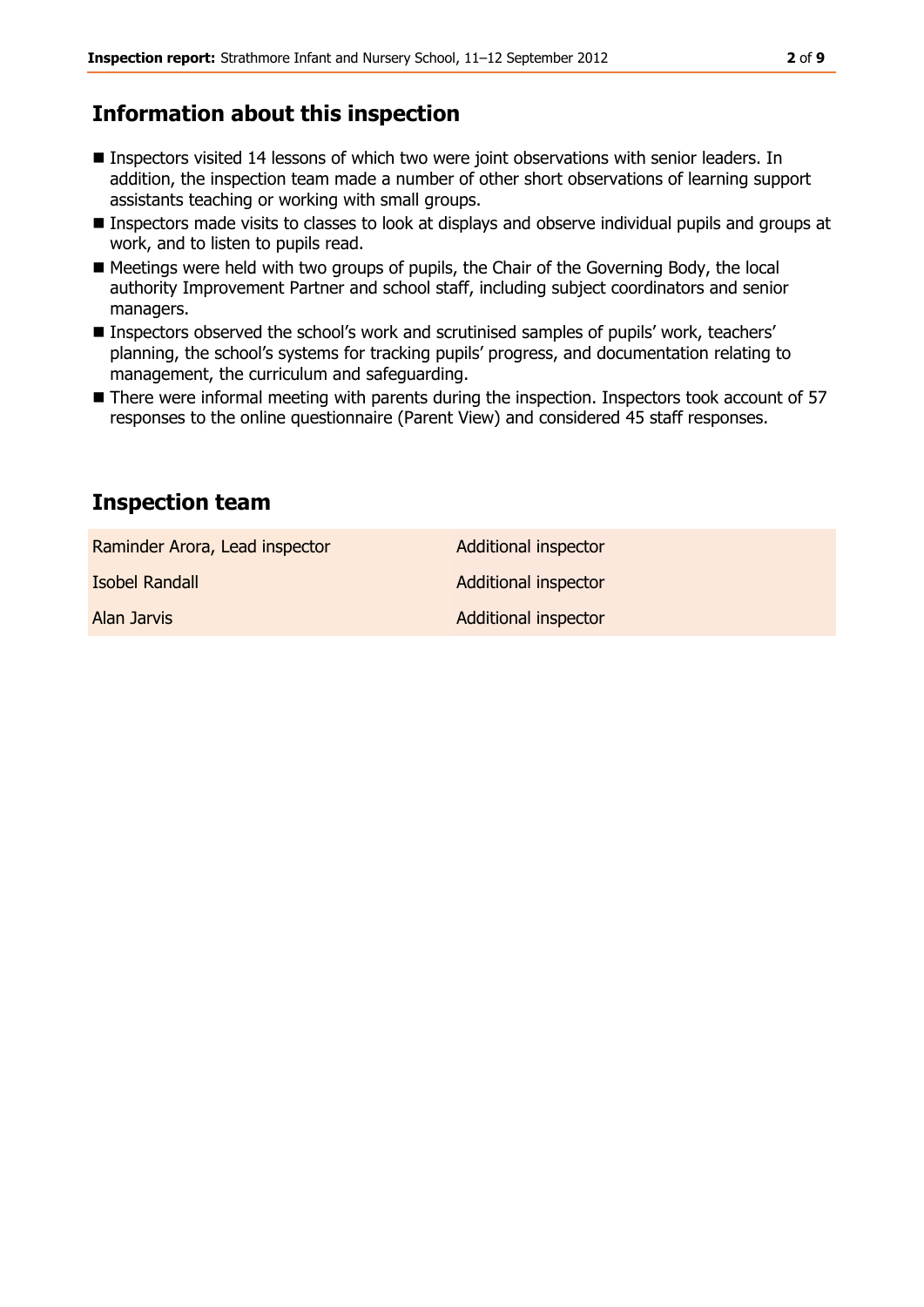# **Full report**

# **Information about this school**

- Strathmore is average in size.
- The majority of pupils are from White British backgrounds. The proportion of pupils from minority ethnic heritages is higher than many schools. Of these, overran above-average proportion speaks English as an additional language. The largest groups are of Indian and Bangladeshi origin.
- The proportion of disabled pupils, and those who are supported at school action and school action plus, is below average. Their needs are predominantly related to moderate learning difficulties and behavioural needs. Currently, there are no pupils with a statement of special educational needs.
- The Early Years Foundation Stage has a morning and afternoon Nursery class and two Reception classes. There is no afternoon Nursery class this term. The school runs a breakfast club for its own pupils and those of a neighbouring school.
- The proportion of pupils eligible for the pupil premium is about average.

#### **What does the school need to do to improve further?**

- Improve the proportion of good and better teaching by ensuring that:
	- planned activities in lessons are invariably challenging for all groups of pupils, especially the more able
	- teachers consistently use assessment to design tasks in lessons that match the needs of pupils with different interests and abilities
	- there is appropriate training to help teaching assistants teach phonics accurately
	- feedback, including marking, is consistent in telling pupils how to improve their work.
- Improve the achievement of pupils, particularly in writing and mathematics, by:
	- providing more opportunities for pupils to develop their practical mathematical skills through activities that keep them actively engaged and interested
	- consistently providing for pupils' writing development in a range of subjects
	- systematically developing pupils' knowledge of letters and sounds (phonics), correct letter formation and skilful use of interesting vocabulary.
- **Improve leadership and management by:** 
	- strengthening subject leaders' ability to share good practice, and to analyse, interpret and use effectively performance data to aid pupils' learning and progress
	- ensuring that the governing body has a sharper understanding of how the school is doing, and uses rigorous monitoring and evaluation to hold leaders and managers to account.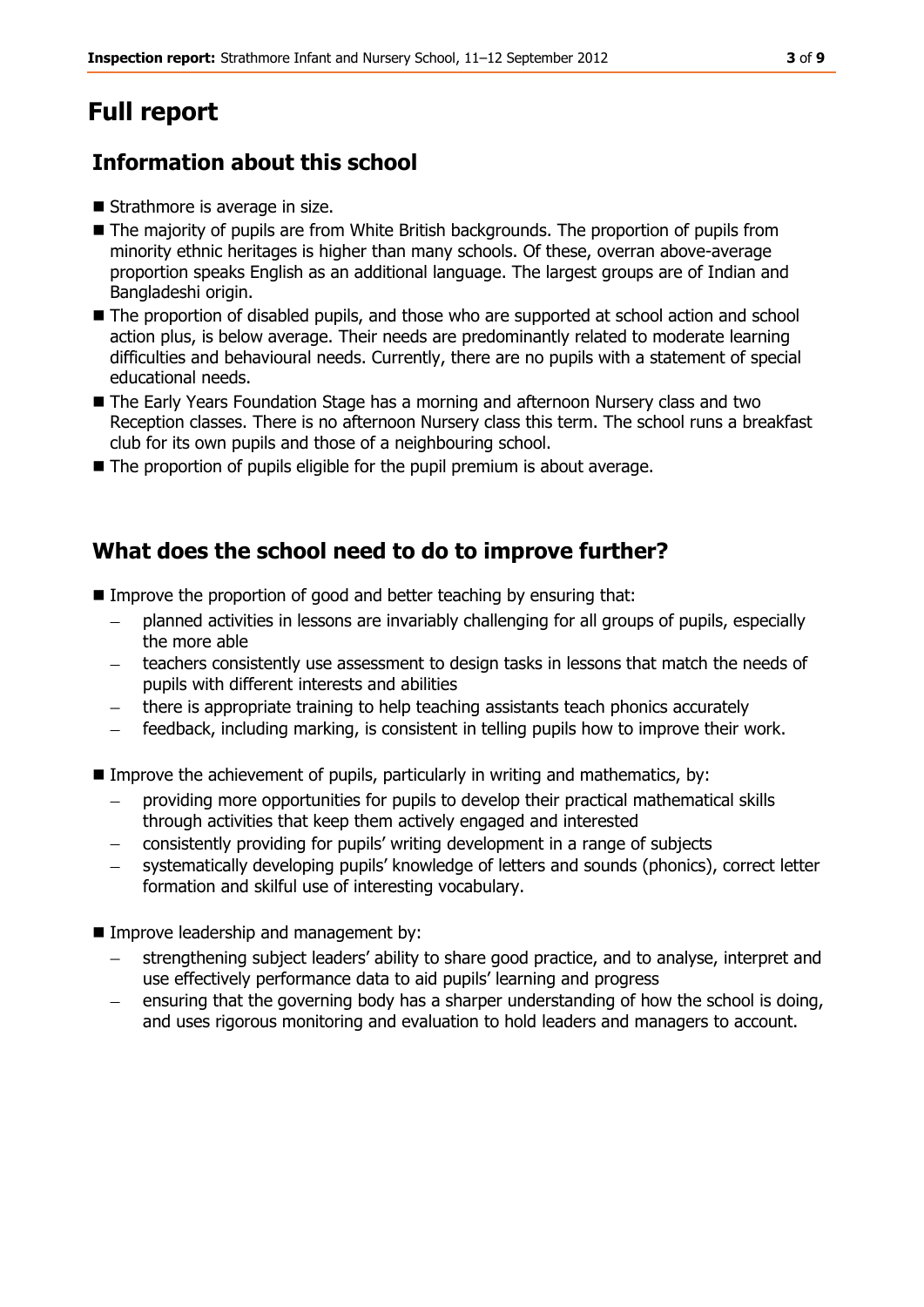## **Inspection judgements**

#### **The achievement of pupils requires improvement**

- Most children begin school with attainment that is broadly in line with national expectations. Results over the past three years have been average by the end of Year 2, although the proportion gaining the higher levels varies and overall results fell slightly in mathematics.
- Reading is improving due to the introduction of one-to-one support and daily sessions teaching letters and the sounds they make (phonics). However, some sessions taught by teaching assistants are not always as effective as they need to be because they have not had specific training on how to teach children to link letters to sounds effectively.
- **Progress has improved this year and is most marked in Year 2, where tasks are generally** well planned and interesting. However, inspectors' observations of pupils' work in class and in books confirm that too few pupils make good progress in reading, writing and mathematics.
- **Disabled pupils and those who have special educational needs and those who receive** additional help are well supported and gaps in their learning are closing. Pupils who speak English as an additional language progress in line with their peers. The more able pupils are not making good progress, and too few pupils reach the higher levels as a result of a lack of consistent challenge and high expectations in some lessons.
- Children's progress in some Early Years Foundation Stage classes requires improvement because learning outcomes are not sufficiently clear to ensure well-organised learning, and there is not always an appropriate balance between teacher-directed and children's self-initiated activities.

**The quality of teaching requires improvement**

- Too few lessons are good or better. In those which are, teachers ensure that there is a range of interesting activities and a clear match of tasks to ability. Their skilful questioning, such as in one outstanding reading lesson, encourages children to think clearly and develop ideas. In Year 2, the teacher used her assessments very well to plan the lesson, and had high expectations of pupils' ability to apply and extend their numeracy skills.
- **EXECT** Lessons requiring improvement do not proceed at a good pace or capture the interest of pupils and ensure that they are keen to learn. The purpose of lessons is not always explained clearly or discussed with pupils in order to identify how they can succeed. Number skills and the use of numbers in problem-solving tasks are not developed sufficiently to have a positive impact on achievement. Teachers in these lessons do not always manage pupils' behaviour well enough and marking does not always help pupils to improve their work.
- Most teachers have good subject knowledge and teach pupils' basic skills in literacy and mathematics well but their planning to develop these skills progressively is not sharp enough throughout the school. There is appropriate use of opportunities to develop pupils' social, moral, spiritual and cultural development.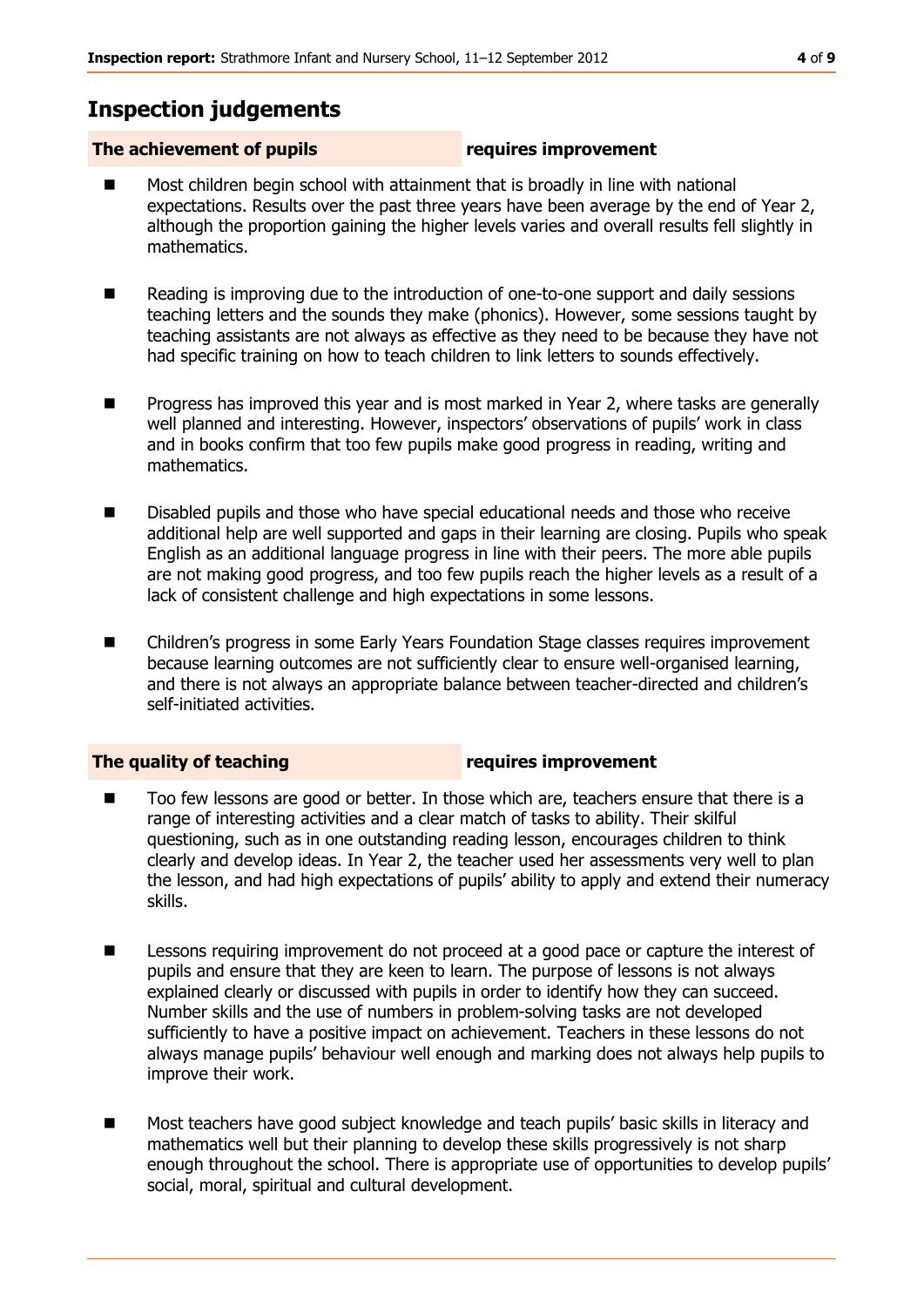■ The accuracy of teachers' assessments of pupils' attainment and progress is improving. However, pupils are not sufficiently encouraged to set their personal targets with their teacher or to regularly review their own progress carefully and agree what they need to improve next.

#### **The behaviour and safety of pupils requires improvement**

- Senior managers have worked hard to make significant improvements and introduce very clear expectations and procedures. Some of these measures have not had enough time to have the impact the school is seeking, for example, the introduction of the Social, Emotional, Aspects of Literacy (SEAL) programme. Nonetheless, there have been notable improvements in pupils' behaviour and the recognition on teachers' part that more needs to be done to maintain a consistent approach to managing pupils' behaviour throughout the school.
- Pupils feel very safe in school. Procedures to safeguard children and keep the site secure are exemplary. The school is generally a calm, well-ordered and welcoming environment.
- Behaviour in most lessons makes a positive contribution to pupils' learning but, occasionally, lessons are disrupted because pupils lose interest in their learning.
- Instances of bullying are rare. Pupils from many different cultural backgrounds learn and play together cooperatively and that enhances their spiritual, moral, social, and cultural development.
- **Pupils enjoy coming to school. Attendance is in line with the national average and** punctuality has improved.

#### **The leadership and management requires improvement**

- The senior manager, governing body and the staff share the headteacher's clear vision and commitment to promoting continuous improvement. The school has become more stable following a period of staff changes in recent years and the current team of teachers and support staff are keen to do well for the pupils in their care. School leaders are becoming increasingly successful in promoting equality of opportunity and discrimination of any kind is not tolerated.
- The school benefits greatly from the strong partnership with the parents' association, the Friends of Strathmore School. The partnership with the consortium of local schools and the extended schools' arrangement has been very beneficial in supporting the curriculum and care for pupils.
- **There is a continuous focus on improving the quality of teaching to make it consistently** good. The good use of performance management is leading to an effective programme of professional development for all staff which, in turn, is helping pupils to make better progress.
- The monitoring role of subject leaders is insufficiently developed. There has been insufficient training to equip these staff with the skills needed to analyse and interpret data for pupil progress. However, leadership at all levels is gaining in effectiveness.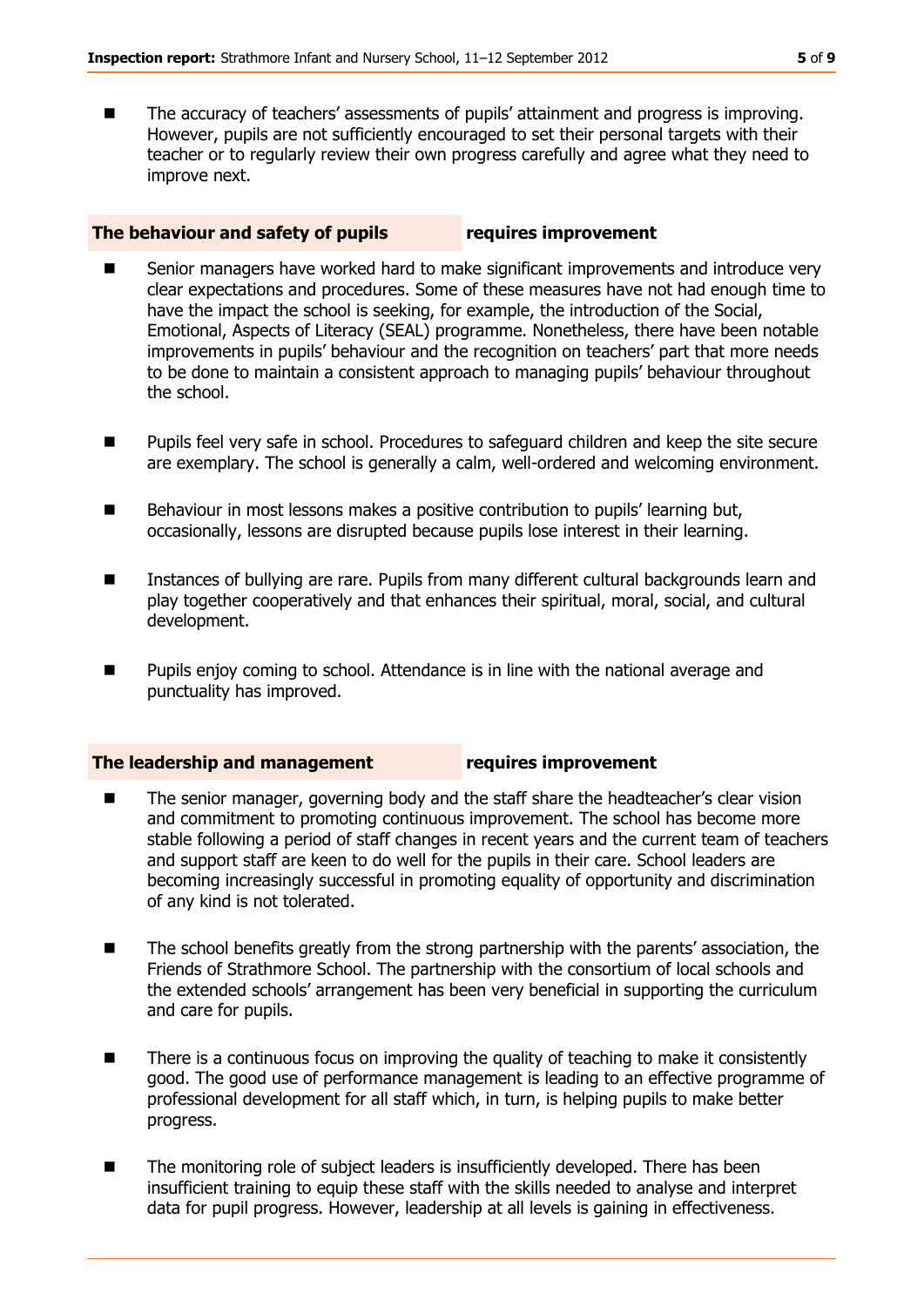- The school is benefiting from the helpful support provided by its local authority Improvement Partner in, for example, school self-evaluation, developing teaching and learning and training subject leaders to develop their roles.
- The school successfully promotes pupils' spiritual, moral and social development through the imaginative use of topics and themes. Over time, there have been insufficient opportunities for literacy skills and writing to be applied across a range of subjects and, until recently, boys' writing was an issue across the school. However, new teaching programmes being developed by the school are making a difference to pupils' achievement and to their enjoyment of learning.
- The school's self-evaluation is accurate and clearly focused on the correct priorities. It stems from an effective programme of monitoring and evaluation. The school's systems for tracking pupils' progress are increasingly enabling it to more quickly identify pupils in danger of slipping behind so that they can be given appropriate or additional support. This demonstrates that the school has the capacity to sustain improvement in the future.

#### ■ The governance of the school:

- fully ensures that all regulatory requirements for the safeguarding of pupils and staff vetting procedures are fully in place
- has governors who are knowledgeable about the school's work and are well informed about its strengths and areas for improvement
- is not always sufficiently active in steering the school's development and choice of priorities, or in evaluating its effectiveness.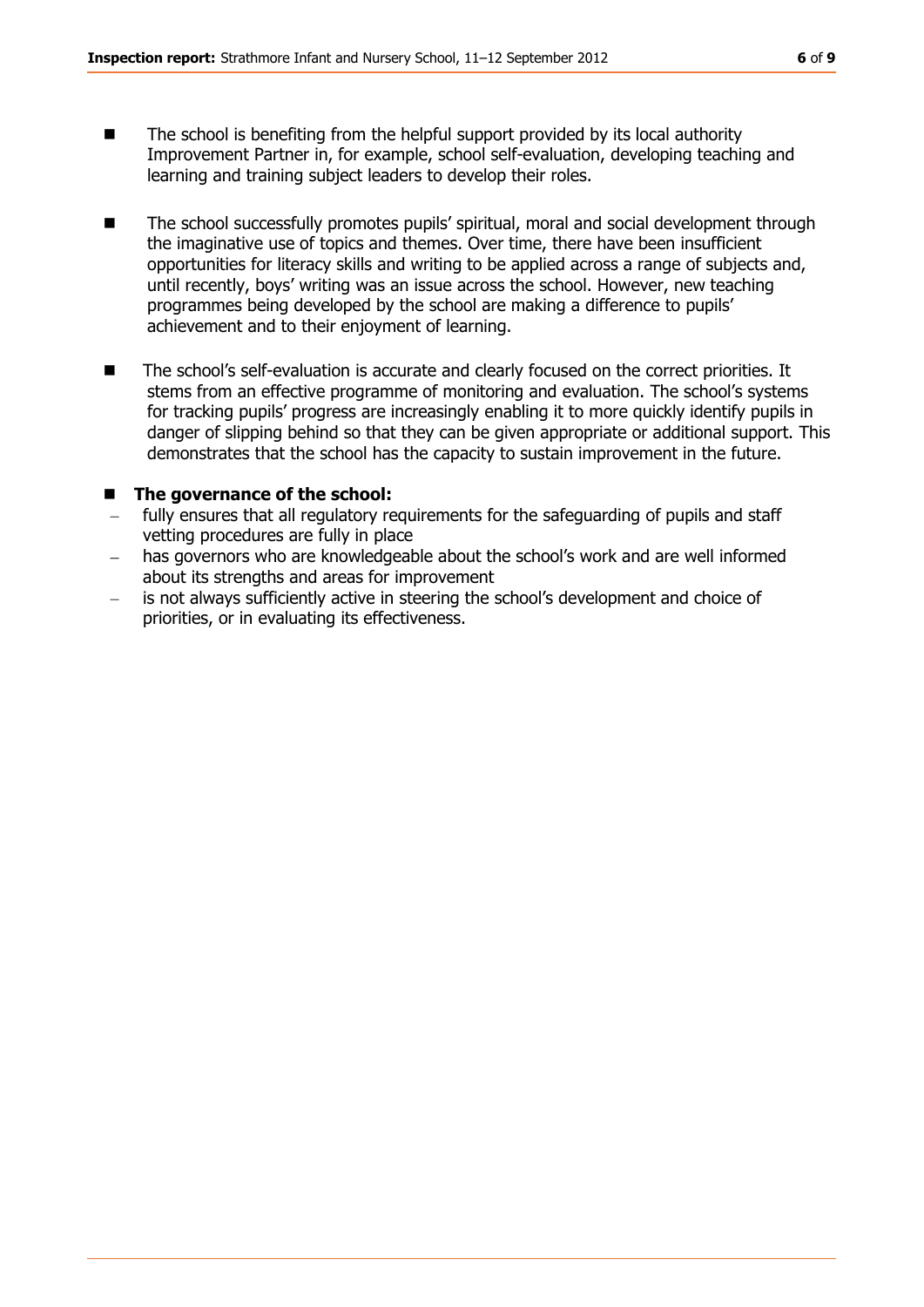# **What inspection judgements mean**

| <b>School</b> |                         |                                                                                                                                                                                                                                                                                                                                                                         |
|---------------|-------------------------|-------------------------------------------------------------------------------------------------------------------------------------------------------------------------------------------------------------------------------------------------------------------------------------------------------------------------------------------------------------------------|
| Grade         | <b>Judgement</b>        | <b>Description</b>                                                                                                                                                                                                                                                                                                                                                      |
| Grade 1       | Outstanding             | An outstanding school is highly effective in delivering outcomes<br>that provide exceptionally well for all its pupils' needs. This<br>ensures that pupils are very well equipped for the next stage of<br>their education, training or employment.                                                                                                                     |
| Grade 2       | Good                    | A good school is effective in delivering outcomes that provide<br>well for all its pupils' needs. Pupils are well prepared for the next<br>stage of their education, training or employment.                                                                                                                                                                            |
| Grade 3       | Requires<br>improvement | A school that requires improvement is not yet a good school, but<br>it is not inadequate. This school will receive a full inspection<br>within 24 months from the date of this inspection.                                                                                                                                                                              |
| Grade 4       | Inadequate              | A school that has serious weaknesses is inadequate overall and<br>requires significant improvement but leadership and management<br>are judged to be Grade 3 or better. This school will receive<br>regular monitoring by Ofsted inspectors.                                                                                                                            |
|               |                         | A school that requires special measures is one where the school<br>is failing to give its pupils an acceptable standard of education<br>and the school's leaders, managers or governors have not<br>demonstrated that they have the capacity to secure the<br>necessary improvement in the school. This school will receive<br>regular monitoring by Ofsted inspectors. |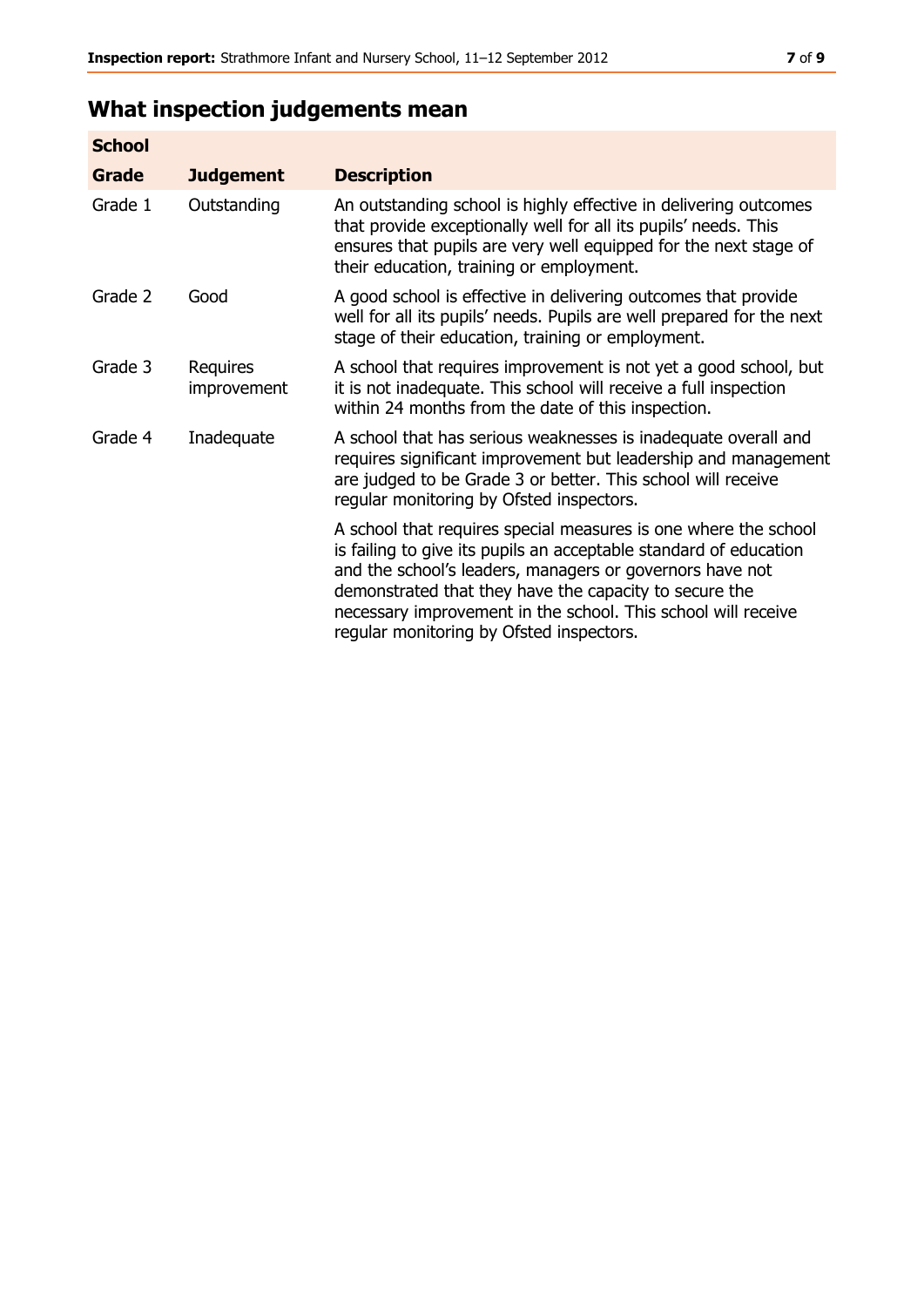# **School details**

| Unique reference number  | 117114        |
|--------------------------|---------------|
| <b>Local authority</b>   | Hertfordshire |
| <b>Inspection number</b> | 401647        |

This inspection of the school was carried out under section 5 of the Education Act 2005.

| <b>Type of school</b>               | Primary                       |
|-------------------------------------|-------------------------------|
| <b>School category</b>              | Community                     |
| <b>Age range of pupils</b>          | $3 - 7$                       |
| <b>Gender of pupils</b>             | Mixed                         |
| Number of pupils on the school roll | 227                           |
| <b>Appropriate authority</b>        | The Governing Body            |
| <b>Chair</b>                        | Mary Quinn-Halliday           |
| <b>Headteacher</b>                  | Bernadette Holmes             |
| Date of previous school inspection  | 18 March 2010                 |
| <b>Telephone number</b>             | 01462 459558                  |
| <b>Fax number</b>                   | 01462 459558                  |
| <b>Email address</b>                | head @strathmore.herts.sch.uk |